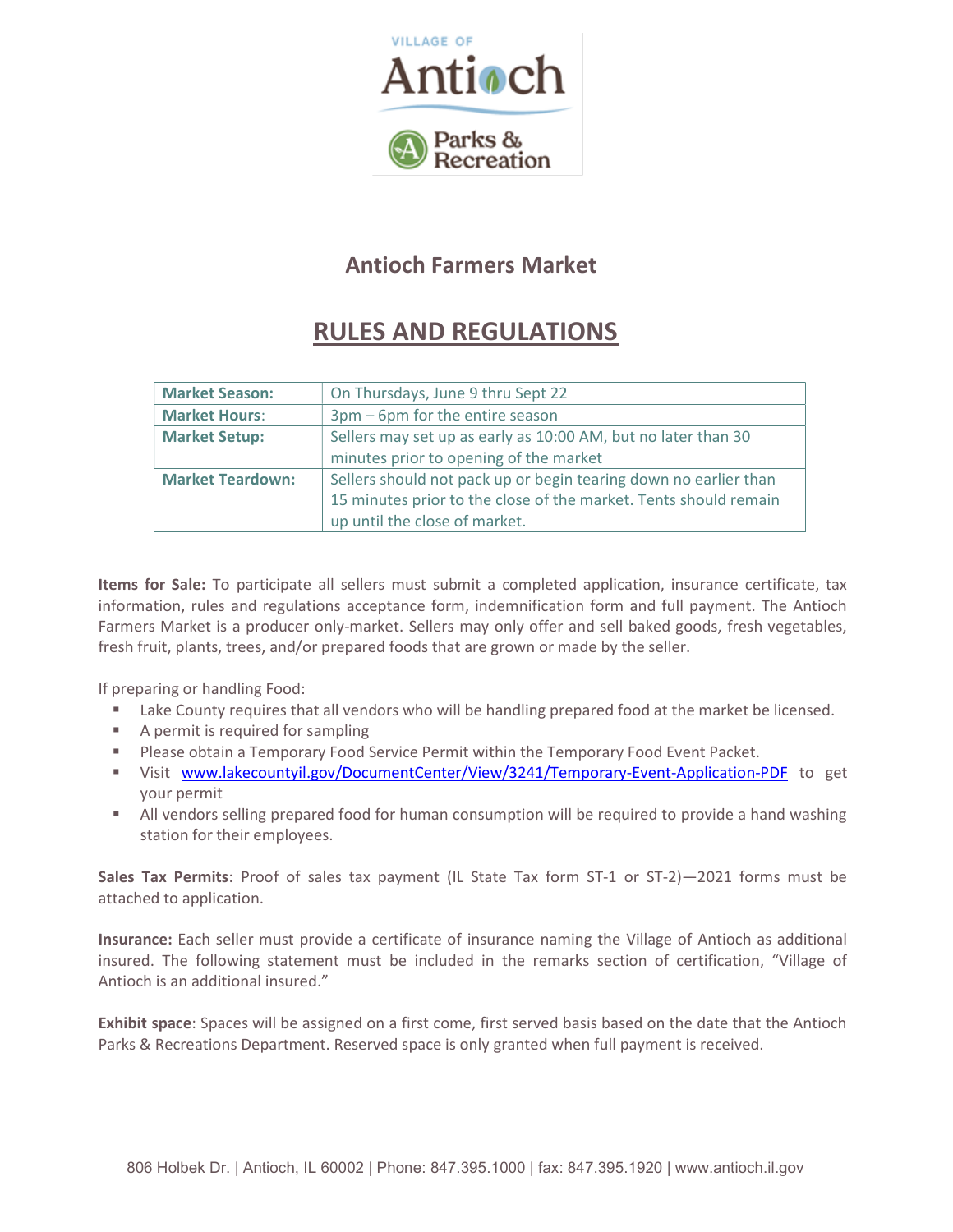

#### Antioch Farmers Market

## RULES AND REGULATIONS

Seller's Space: Each vendor is responsible for providing their own tent, tent weights, necessary equipment and supplies to conduct business at their booth. Four (4) tent weights of at least 20 pounds each must be in use every week, regardless of weather. Sellers must bring their own displays, tables, chairs, table linen and arrangements.

Signage: All vendors will post signage identifying their business or farm. All goods for sale and prices should be clearly marked and easy to read. If a vendor offers meat or produce that was raised on a different farm, a sign should be in place to identify the source.

'Rain or Shine Market: The Market operates in all weather conditions. In the event of severe weather conditions (tornado warnings, severe lighting, sub-zero temperatures), the Market Manager may elect to close the Market to ensure the safety of all vendors and shoppers. Refunds will not be given for dates cancelled due to weather precautions.

Cleanup and Garbage: Vendors are required to clean up after themselves. Vendor spaces must be maintained in a clean, safe, and sanitary manner. Vendors are responsible for placing their garbage in the appropriate receptacles that are provided. Vendors are NOT permitted to dispose of product waste, boxed, overripe or leftover produce in any onsite garbage cans.

Courtesy and Conduct: Vendors and their representatives are expected to conduct in a respectful, safe, and courteous manner with patrons, market staff and fellow vendors. The Market Manager is allowed to enforce these rules and able to move, suspend or fine vendors.

I acknowledge that I have fully read the Rules and regulations above.

Signature: \_\_\_\_\_\_\_\_\_\_\_\_\_\_\_\_\_\_\_\_\_\_\_\_\_\_\_\_ Date: \_\_\_\_\_\_\_\_\_\_\_\_\_\_\_\_\_

Print name:  $\blacksquare$